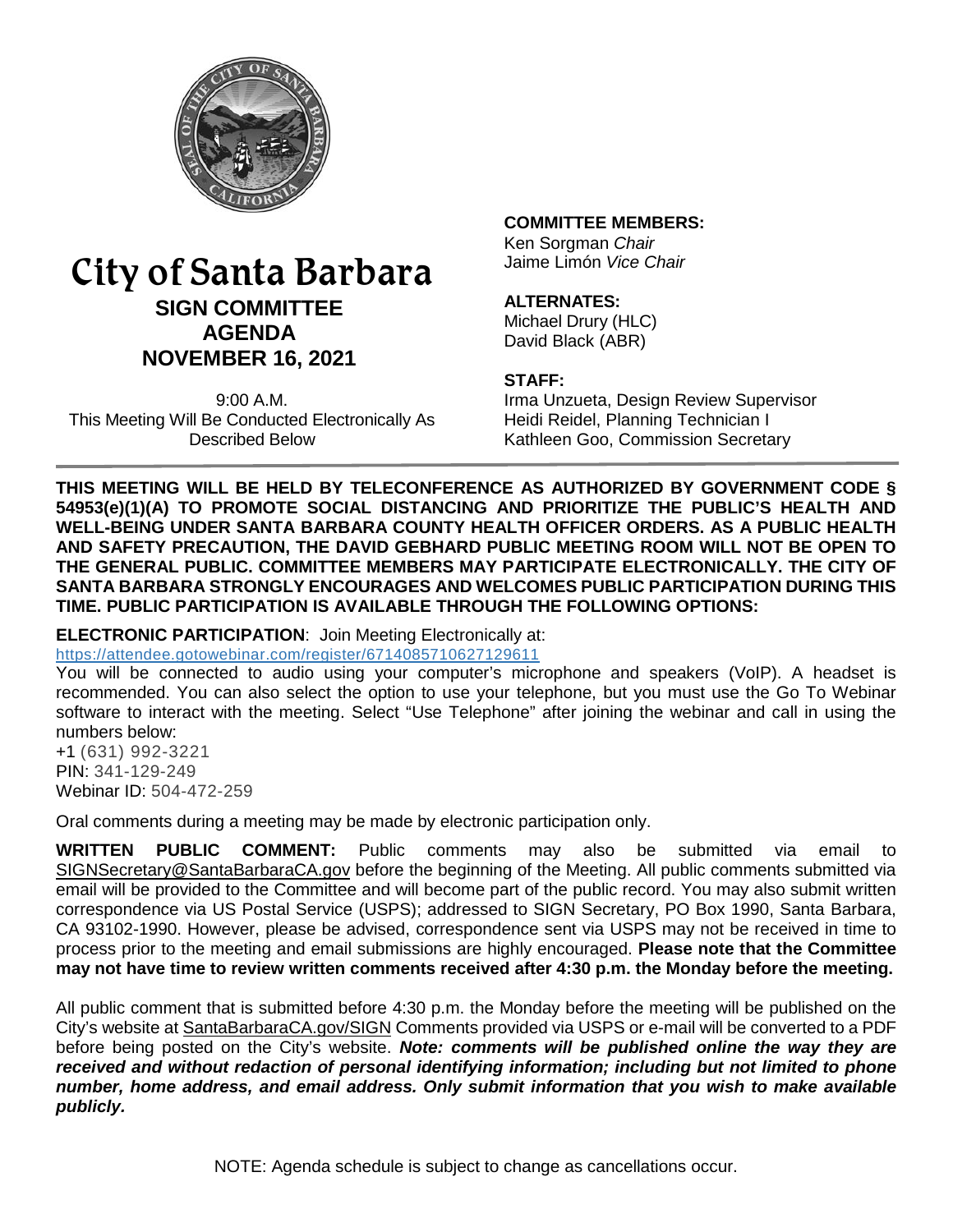**PUBLIC COMMENT:** Public comment on matters not listed on the agenda will occur at the beginning of the meeting. Members of the public wishing to speak must "raise their hand" in the GoToWebinar platform by selecting the virtual hand icon, which is generally located on most devices in the upper right hand corner of the screen. When persons are called on to speak, their microphone will be activated and they will be notified to begin speaking. Each speaker will be given a total of 2 minutes to address the Committee. Pooling of time is not allowed during general public comment. The time allotted for general public comment at the beginning of the meeting is 30 minutes. The Committee, upon majority vote, may decline to hear a speaker on the grounds that the subject matter is beyond the Committee's subject matter jurisdiction.

**PUBLIC COMMENT ON AGENDIZED ITEMS:** Members of the public wishing to speak on a matter on the agenda must "raise their hand" in the GoToWebinar platform by selecting the virtual hand icon during the presentation of that item. The "raise hand" icon is generally located on most devices in the upper right hand corner of the screen. When persons are called on to speak, their microphone will be activated and they will be notified to begin speaking. Each speaker will be given a total of 2 minutes to address the Committee. Pooling of time is not permitted during meetings conducted electronically.

If you want to be listed as an interested party on an item you have the following options available to submit a request: 1. Submit an e-mail request to [SIGNSecretary@SantaBarbaraCA.gov,](mailto:SIGNSecretary@SantaBarbaraCA.gov) 2. Call the SIGN Secretary at (805) 564-5470, ext. 4572, or 3. Submit a written request via US Postal Service (USPS); addressed to SIGN Secretary, PO Box 1990, Santa Barbara, CA 93102-1990. **You will need to provide your Name, Email Address, Mailing Address, and the project number (PLN) you want to be added to.**

**AGENDAS, MINUTES, REPORTS, & PUBLIC RECORD WRITINGS:** Documents relating to agenda items are available for review online at [SantaBarbaraCA.gov/SIGN.](http://www.santabarbaraca.gov/SIGN) If you have any questions about the posted documents, contact Heidi Reidel, Planning Technician I, at (805) 564-5561 or email [Heidi](mailto:WRussell@SantaBarbaraCA.gov)  [Reidel@SantaBarbaraCA.gov.](mailto:WRussell@SantaBarbaraCA.gov) You may contact City Planning staff at (805) 564-5470 for general questions about the status of a case.

**PUBLIC HEARING PROCEDURE:** The following review steps explain the sequence that all projects must undergo during a public hearing: 1. Introduction by the Chair; 2. Staff Comments (optional); 3. Applicant Presentation; 4. Public Comment (if any); 5. Questions from the Committee; 6. Comments from the Committee; 7. Committee Discussion; and 8. Committee Action.

**AMERICANS WITH DISABILITIES ACT:** If you services or staff assistance to attend or participate in this meeting, contact the SIGN Secretary at (805) 564-5470, ext. 4572. If possible, notification at least 48 hours prior to the meeting will usually enable the City to make reasonable arrangements. Specialized services, such as sign language interpretation or documents in Braille, may require additional lead time to arrange.

**APPEALS:** Decisions of the Sign Committee may be referred or appealed to the Architectural Board of Review (ABR) or the Historic Landmarks Commission (HLC). Subsequent decisions of the ABR or HLC may be appealed to City Council. For further information and guidelines on how to appeal a decision to ABR or HLC, please contact Planning staff at (805) 564-5578 as soon as possible. **Appeals and associated fee must be submitted in writing,** *via email t[o PlanningCounter@SantaBarbaraCA.gov](mailto:PlanningCounter@SantaBarbaraCA.gov) and by first class mail postage prepaid* **within 10 calendar days of the meeting that the SIGN took action or rendered a decision. Appeals and associated fee post marked after the 10th calendar day will not be accepted.** 

**NOTE TO INTERESTED PARTIES:** Only those persons who participate through public comment either orally or in writing on an item on this Agenda have standing to appeal the decision. Grounds for appeal are limited to those issues raised either orally or in written correspondence delivered to the review body at, or prior to, the public hearing.

**STATE POLITICAL REFORM ACT SOLE PROPRIETOR ADVISORY:** State law, in certain circumstances, allows an architect, engineer, or a person in a related profession who is a "sole practitioner" to make informational presentation of drawings or submissions of an architectural, engineering, or similar nature to the same Board on which he or she is seated, if the practitioner does not advocate for the project.

**LICENSING ADVISORY:** The Business and Professions Code of the State of California and the Municipal Code of the City of Santa Barbara restrict preparation of plans for certain project types to licensed professionals. See SIGN Guidelines 2.1.2A and 3.1.2C for specific information.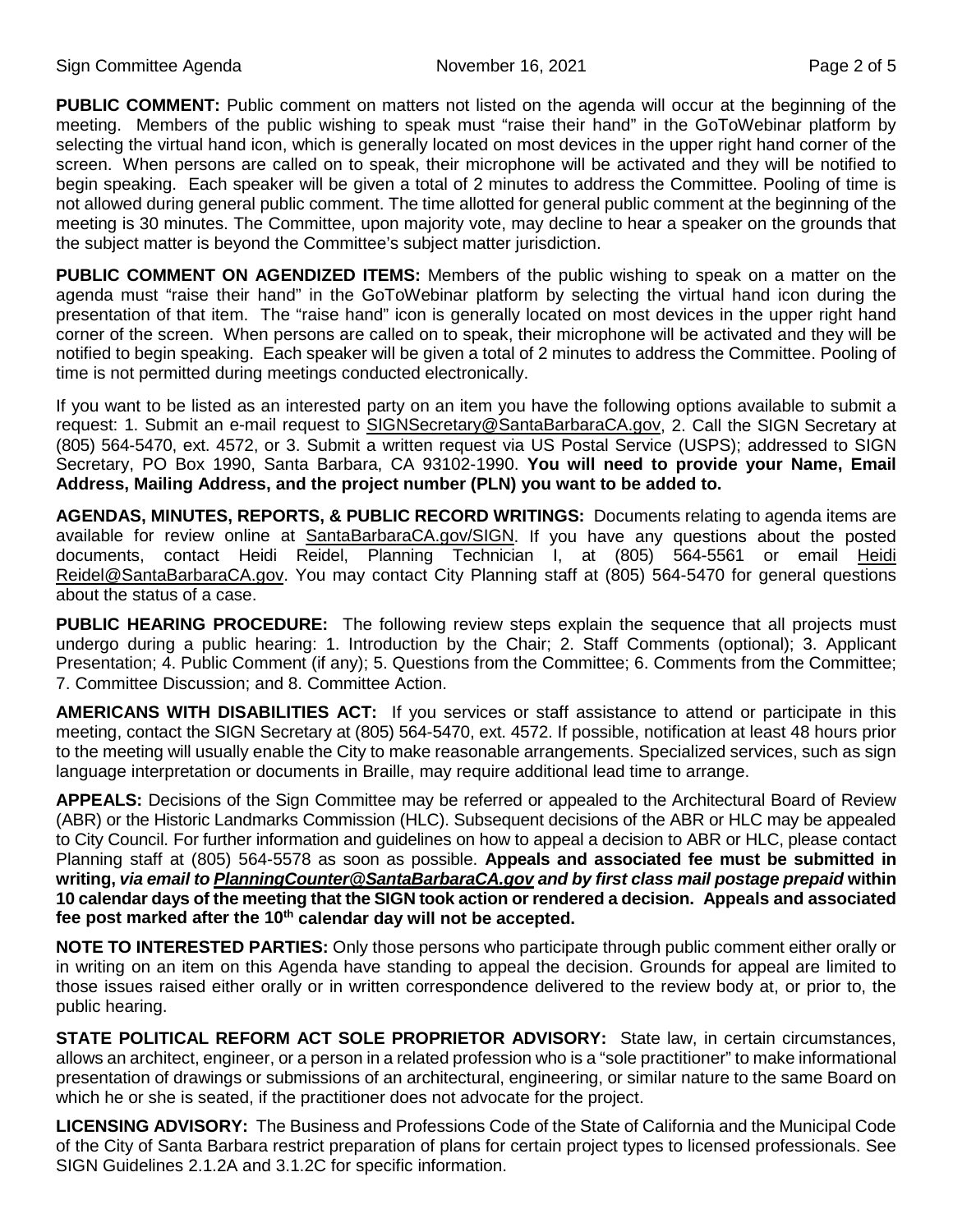**NOTICE:** On Thursday, November 11, 2021, this Agenda was posted on the outdoor bulletin board at the Community Development Department, 630 Garden Street and online at [SantaBarbaraCA.gov/Sign.](http://www.santabarbaraca.gov/Sign)

#### **PLEASE BE ADVISED**

Items are reviewed in a sequential manner as listed on the agenda. The applicant's presence is required, and applicants are advised to arrive at the beginning of the meeting. If applicants are not present when the item is announced, the item will be moved to the end of the agenda if time allows. If an applicant is not present for the duration of the meeting, the item may be postponed indefinitely. If an applicant is unable to attend, notification must occur by 4:00 p.m. on the Thursday before the meeting to Heidi Reidel, Sign Committee Planning Technician I, at (805) 564-5561 or email [HReidel@santabarbaraCA.gov.](mailto:HReidel@santabarbaraCA.gov) Otherwise, a postponement/rescheduling fee will apply.

## **NOTICE OF LINKED DIGITAL PLANS**

Hyperlinks to project plans are provided in the agenda. If the project plan is available, you will see the address in the agenda displayed as a blue underlined text. To view the project plans, simply click on the blue underlined address. *Architectural and Engineering drawings are made available to facilitate the public dialog only. All such material is subject to the restrictions of U. S. Copyright Law and may not be used for other purposed without obtaining the permission of the copyright holder.*

#### **GENERAL BUSINESS**

A. Public Comment.

Any member of the public may address the Committee for up to two minutes on any subject within its jurisdiction that is not scheduled on this agenda for a public discussion.

- B. Approval of the minutes of the Sign Committee meeting of **October 19, 2021**.
- C. Listing of approved Conforming Signs from **October 19** through **November 16, 2021**.
- D. Announcements, requests by applicants for continuances and withdrawals, future agenda items, and appeals.
- E. Subcommittee Reports.

## **(9:10AM) CONTINUED ITEM: CONCEPT REVIEW**

#### **1. [316 N MILPAS ST](https://www.santabarbaraca.gov/civicax/filebank/blobdload.aspx?BlobID=241098)**

| Assessor's Parcel Number: 031-371-022 |
|---------------------------------------|
| $C-G$                                 |
| SGN2021-00040                         |
| Jose M. Yobe                          |
| Wasantha Mohottige                    |
| <b>MILPAS TAQUERIA</b>                |
|                                       |

(Proposal for one 6.25 square foot, internally illuminated wall sign and one 10.0 square foot, nonilluminated wall sign. Total existing signage is 79.1 square feet and total proposed signage is 16.25 square feet. Total building frontage is 62.0 square feet. Applicant is requesting two exceptions: one to exceed the maximum allowed signage area and one to place a sign above the roof line.)

#### **Second review. Project last reviewed on September 7, 2021.**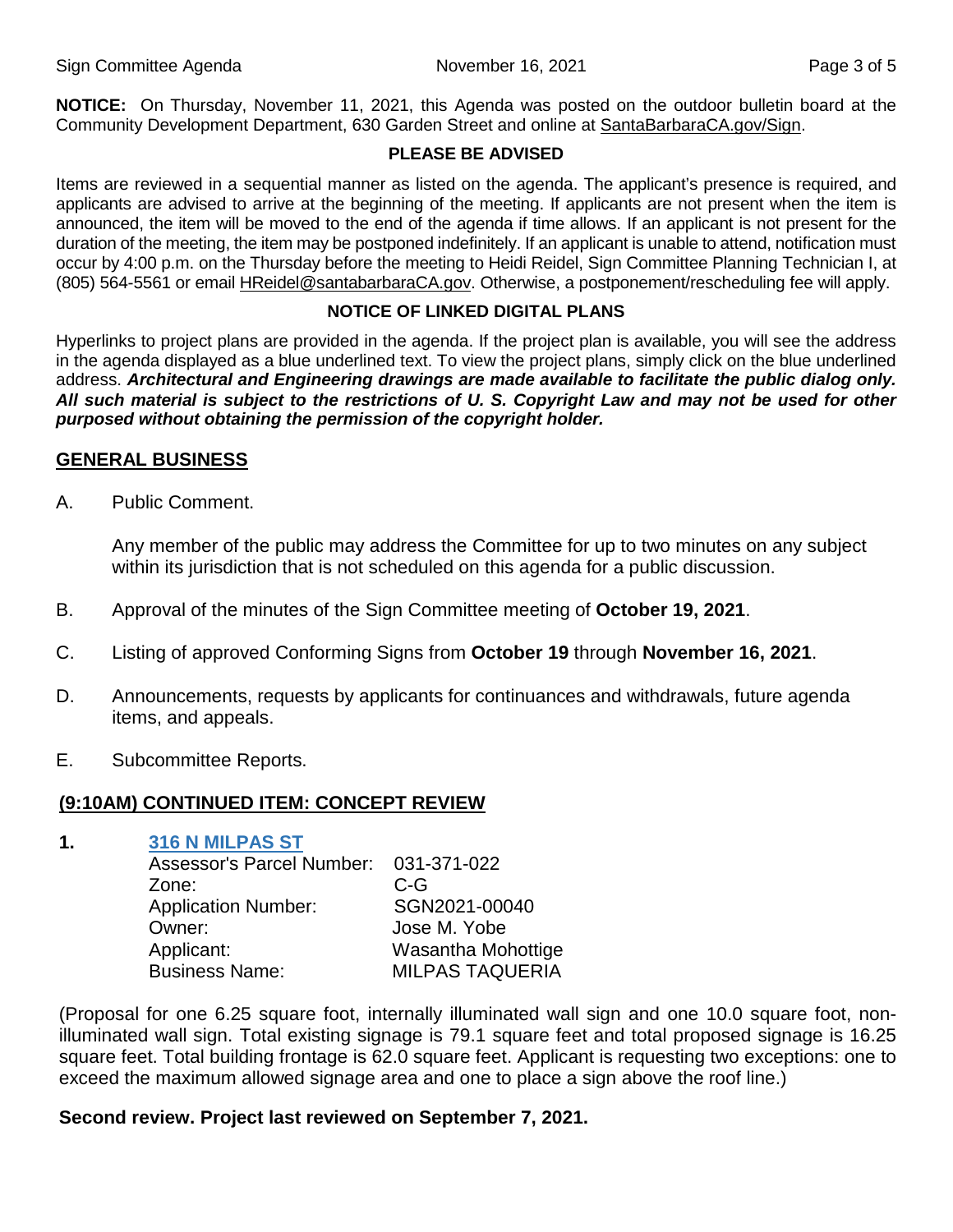## **(9:30AM) CONTINUED ITEM: CONCEPT REVIEW**

## **2. [2 W MISSION ST](https://www.santabarbaraca.gov/civicax/filebank/blobdload.aspx?BlobID=241099)**

| Assessor's Parcel Number: 025-311-013 |                      |
|---------------------------------------|----------------------|
| Zone:                                 | $C-G$                |
| <b>Application Number:</b>            | SGN2021-00079        |
| Owner:                                | <b>Tami Stoddard</b> |
| Applicant:                            | Wasantha Mohottige   |
| <b>Business Name:</b>                 | <b>GRAY CAT</b>      |

(Proposal for two 7.3 square foot non-illuminated wall signs and one 11.0 square foot non-illuminated wall sign. There are three signs proposed for a total of 25.6 square feet. Total building frontage is 34 feet. The building is located in El Pueblo Viejo Historic Landmark District. This project was continued from Conforming Review.)

## **Second review. Project was continued from Conforming Review on October 14, 2021.**

## **(9:50AM) CONTINUED ITEM: CONCEPT REVIEW**

## **3. [3835 STATE ST #C154](https://www.santabarbaraca.gov/civicax/filebank/blobdload.aspx?BlobID=241100)**

| Assessor's Parcel Number:  | 051-010-013                     |
|----------------------------|---------------------------------|
| Zone:                      | C-G/USS                         |
| <b>Application Number:</b> | SGN2021-00044                   |
| Owner:                     | Nettleship Family Trust 3/18/93 |
|                            | Patricia S. Nettleship, Trustee |
| Applicant:                 | <b>Patricia Rios</b>            |
| <b>Business Name:</b>      | PHENIX SALON SUITES             |

(Proposal for one 35 square foot internally illuminated hanging sign and one 21 square foot internally illuminated wall sign. Total signage requested is 56 square feet. Total street frontage is 66 feet. Applicant is requesting an exception to exceed the maximum allowed lettering height.)

## **Second review. Project last heard on October 19, 2021.**

## **(10:10AM) NEW ITEM: CONCEPT REVIEW**

#### **4. [3052 DE LA VINA ST](https://www.santabarbaraca.gov/civicax/filebank/blobdload.aspx?BlobID=241101)**

| Assessor's Parcel Number: 051-121-001 |                         |
|---------------------------------------|-------------------------|
| Zone:                                 | C-G/USS                 |
| <b>Application Number:</b>            | SGN2021-00053           |
| Owner:                                | Rodman Properties, Ltd. |
| Applicant:                            | Nina Brentham           |
| <b>Business Name:</b>                 | <b>STARBUCKS</b>        |

(Proposal for three 9.0 square foot internally illuminated wall signs, and one 9.6 square foot externally illuminated ground sign. There are four signs proposed for a total of 36.6 square feet. Total building frontage is 55 feet.)